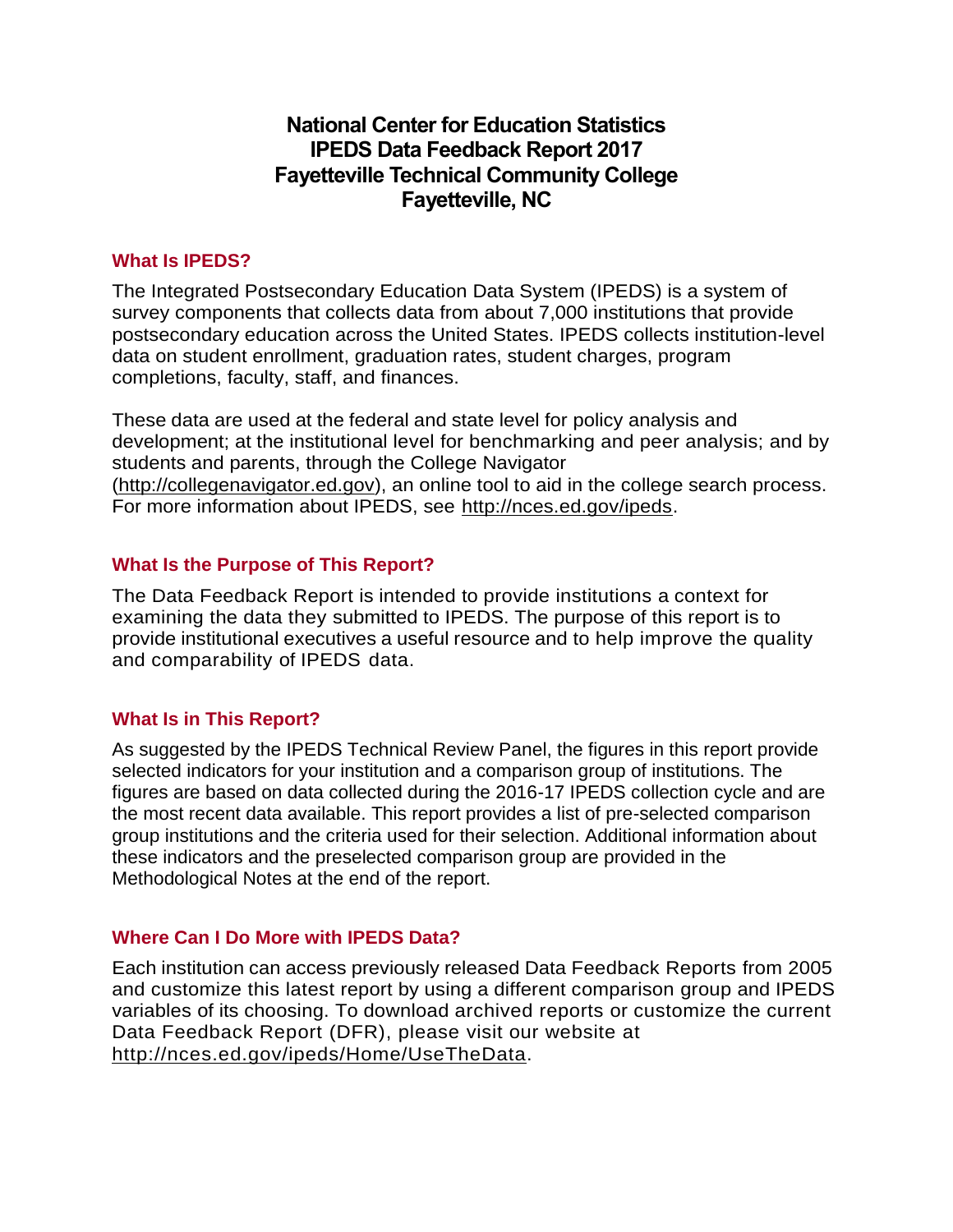## **Comparison Group**

Comparison group data are included to provide a context for interpreting your institution's statistics. If your institution did not define a custom comparison group for this report by July 14, 2017 NCES selected a comparison group for you. (In this case, the characteristics used to define the comparison group appears below.) The Customize Data Feedback Report functionality on the IPEDS Data Center at this provided link [\(http://nces.ed.gov/ipeds/datacenter/\)](http://nces.ed.gov/ipeds/datacenter/) can be used to reproduce the figures in this report using different peer groups.

Using some of your institution's characteristics, a group of comparison institutions was selected for you. The characteristics include Associate's Colleges: High Transfer-Mixed Traditional/Nontraditional, public and enrollment of a similar size. This comparison group includes the following 29 institutions:

- Anne Arundel Community College (Arnold, MD)
- Brookdale Community College (Lincroft, NJ)
- Bunker Hill Community College (Boston, MA)
- Central Piedmont Community College (Charlotte, NC)
- Collin County Community College District (McKinney, TX)
- CUNY Kingsborough Community College (Brooklyn, NY)
- De Anza College (Cupertino, CA)
- Diablo Valley College (Pleasant Hill, CA)
- Erie Community College (Buffalo, NY)
- Georgia State University-Perimeter College (Atlanta, GA)
- Glendale Community College (Glendale, AZ)
- Lone Star College System (The Woodlands, TX)
- Los Angeles Valley College (Valley Glen, CA)
- Mesa Community College (Mesa, AZ)
- Middlesex County College (Edison, NJ)
- Montgomery College (Rockville, MD)
- Northern Virginia Community College (Annandale, VA)
- Oklahoma City Community College (Oklahoma City, OK)
- Pima Community College (Tucson, AZ)
- Saddleback College (Mission Viejo, CA)
- Saint Louis Community College (Bridgeton, MO)
- Salt Lake Community College (Salt Lake City, UT)
- San Antonio College (San Antonio, TX)
- SUNY Westchester Community College (Valhalla, NY)
- Tarrant County College District (Fort Worth, TX)
- Tidewater Community College (Norfolk, VA)
- Tulsa Community College (Tulsa, OK)
- Wake Technical Community College (Raleigh, NC)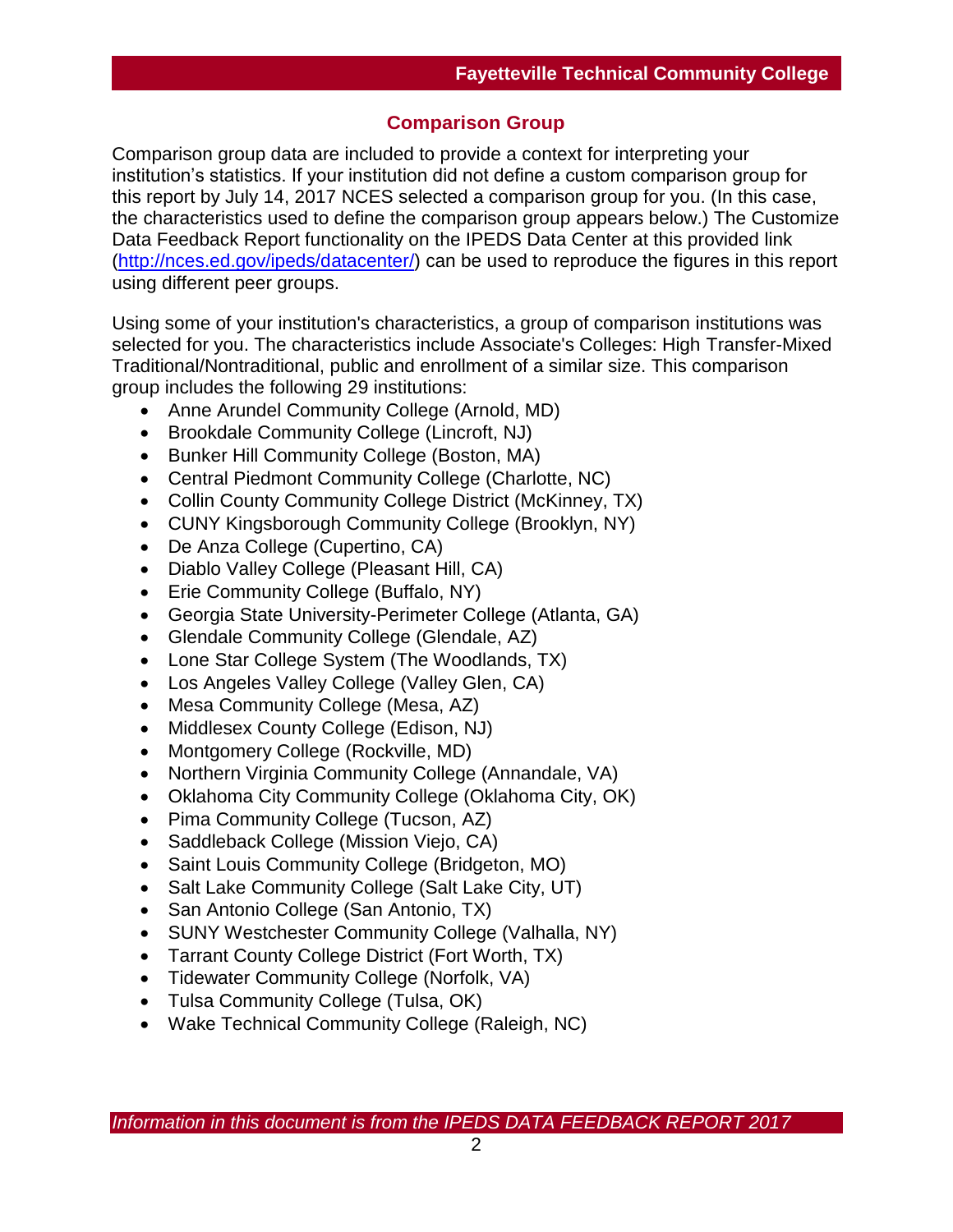The figures in this report have been organized and ordered into the following topic areas:

| <b>Topic</b>                                     | <b>Chart</b>                | Page(s)        |
|--------------------------------------------------|-----------------------------|----------------|
| Admissions (only for non-open-admission schools) | No charts<br>applicable     | N/A            |
| <b>Student Enrollment</b>                        | <b>Figures</b><br>$1 - 2$   | $\overline{4}$ |
| <b>Awards</b>                                    | <b>Figure</b><br>3          | 5              |
| <b>Charges and Net Price</b>                     | <b>Figures</b><br>$4 - 5$   | $5 - 6$        |
| <b>Student Financial Aid</b>                     | <b>Figures</b><br>$6 - 9$   | $6 - 8$        |
| <b>Military Benefits*</b>                        | No charts<br>applicable     | N/A            |
| <b>Retention and Graduation Rates</b>            | <b>Figures</b><br>$10 - 16$ | $8 - 11$       |
| <b>Finance</b>                                   | <b>Figures</b><br>$17 - 18$ | $11 - 12$      |
| <b>Staff</b>                                     | <b>Figures</b><br>$19 - 20$ | $12 - 13$      |
| <b>Libraries</b>                                 | No charts<br>applicable     | N/A            |

\*These figures only appear in customized Data Feedback Reports (DFR), which are available through Use the Data portal on the IPEDS website.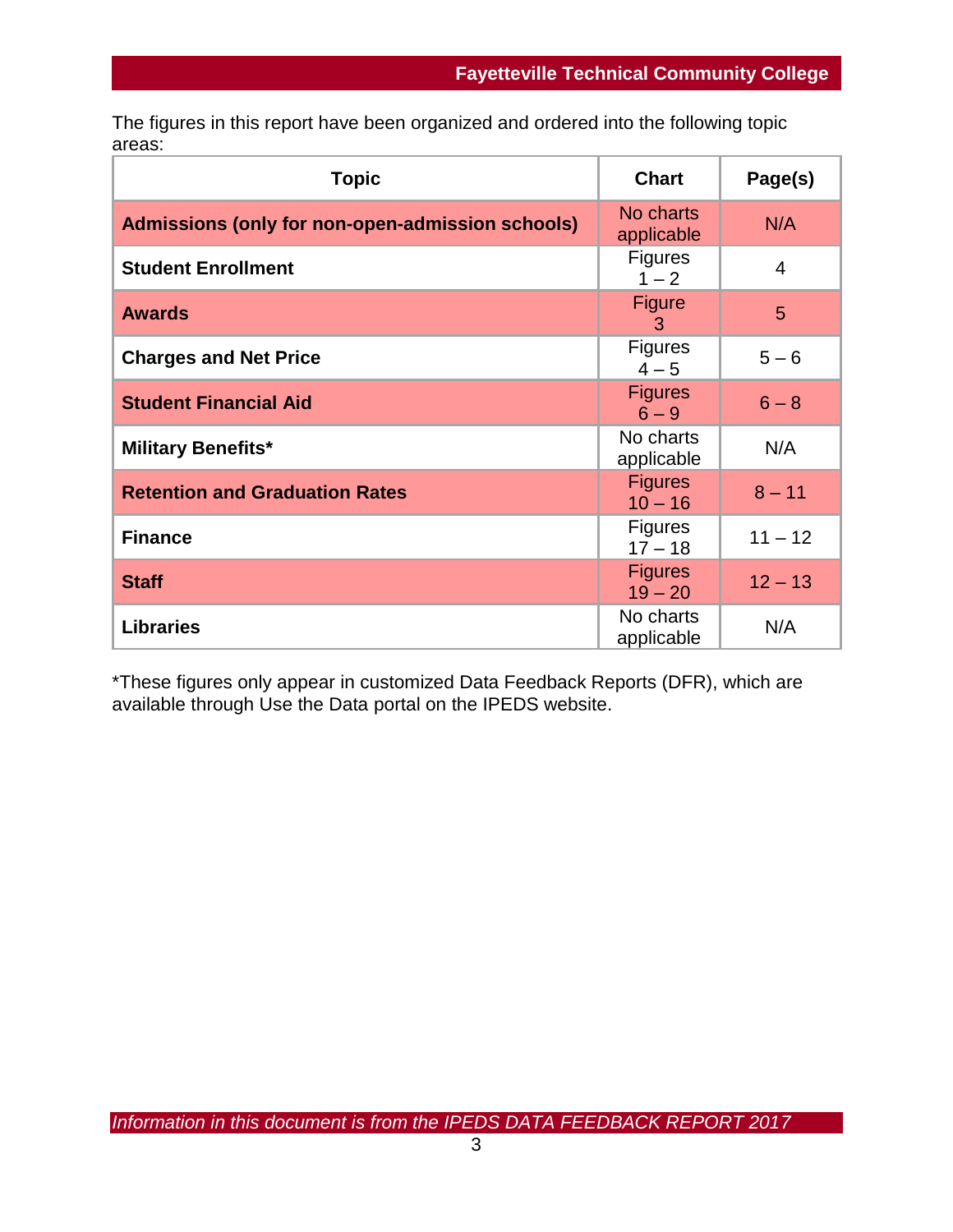| <b>Race/Ethnicity</b>                            | <b>FTCC</b> | Comparison<br><b>Group Median</b><br>$(N=29)$ |
|--------------------------------------------------|-------------|-----------------------------------------------|
| American Indian or Alaska Native                 | 2%          | $0\%$                                         |
| Asian                                            | 2%          | 4%                                            |
| <b>Black or African American</b>                 | 37%         | 12%                                           |
| Hispanic/Latino                                  | 11%         | 21%                                           |
| <b>Native Hawaiian or other Pacific Islander</b> | 1%          | $0\%$                                         |
| <b>White</b>                                     | 38%         | 43%                                           |
| Two or more races                                | 4%          | 3%                                            |
| <b>Race/ethnicity unknown</b>                    | 4%          | 3%                                            |
| <b>Nonresident alien</b>                         | 1%          | 2%                                            |
| Women                                            | 57%         | 55%                                           |

**Figure 1. Percent of all students enrolled, by race/ethnicity, and percent of students who are women: Fall 2016**

**NOTE:** For more information about disaggregation of data by race and ethnicity, see the Methodological Notes. Median values for the comparison group will not add to 100%. See "Use of Median Values for Comparison Group" for how median values are determined. N is the number of institutions in the comparison group. **Source:** U.S. Department of Education, National Center for Education Statistics, Integrated Postsecondary Education Data System (IPEDS): Spring 2017, Fall Enrollment component.

| Figure 2. Unduplicated 12-month headcount (2015-16), total FTE enrollment (2015- |  |
|----------------------------------------------------------------------------------|--|
| 16), and full- and part-time fall enrollment (Fall 2016)                         |  |

| <b>Enrollment Measure</b>        | <b>FTCC</b> | Comparison<br><b>Group Median</b><br>$(N=29)$ |
|----------------------------------|-------------|-----------------------------------------------|
| Unduplicated headcount - total   | 19.474      | 30,330                                        |
| <b>Total FTE enrollment</b>      | 9.532       | 13.143                                        |
| <b>Full-time fall enrollment</b> | 4.219       | 6.973                                         |
| <b>Part-time fall enrollment</b> | 7,161       | 12,565                                        |

**NOTE:** For details on calculating full-time equivalent (FTE) enrollment, see Calculating FTE in the Methodological Notes. N is the number of institutions in the comparison group.

**SOURCE**: U.S. Department of Education, National Center for Education Statistics, Integrated Postsecondary Education Data System (IPEDS): Fall 2016, 12-month Enrollment component and Spring 2017, Fall Enrollment component.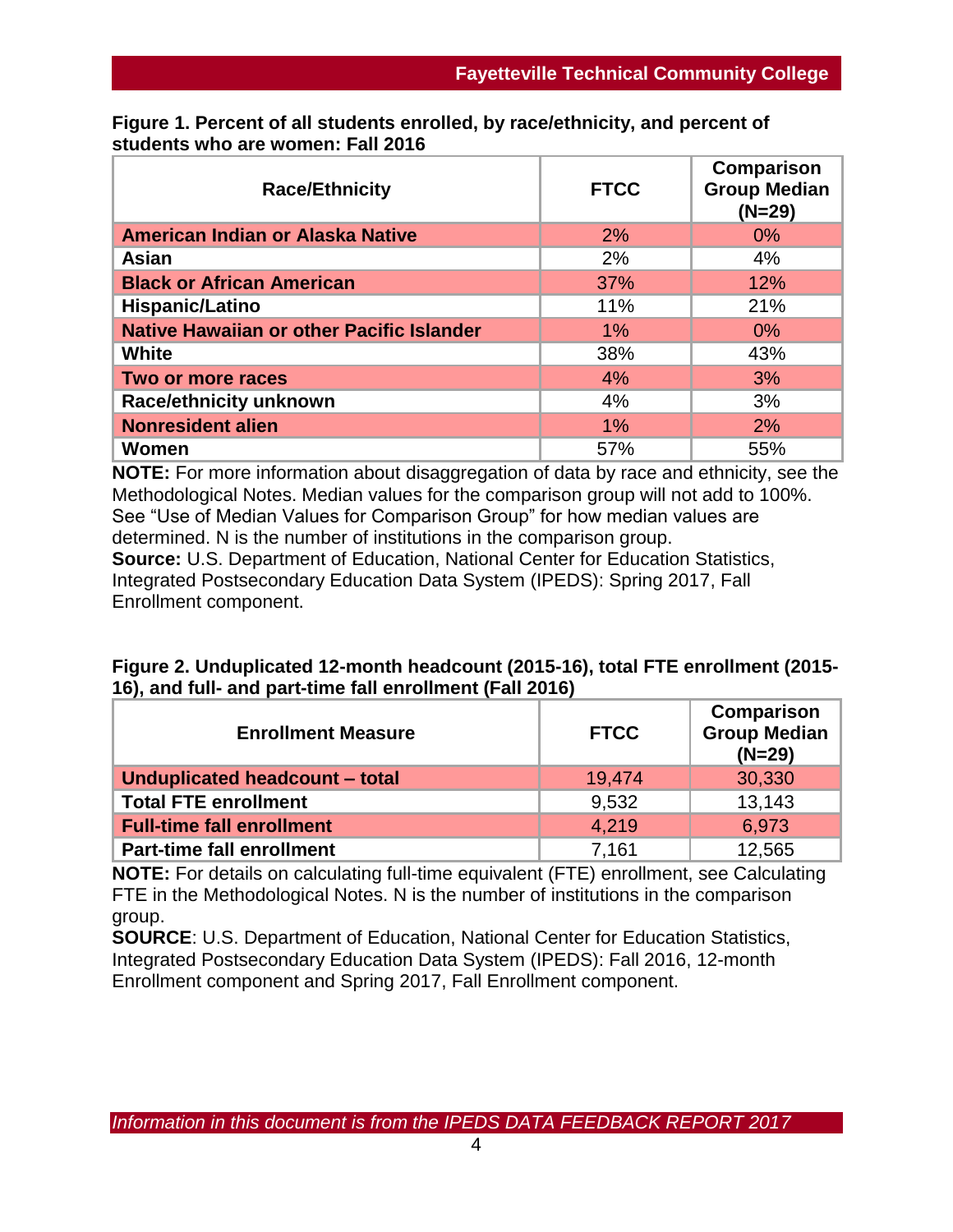|         | Figure 3. Number of subbaccalaureate degrees and certificates awarded, by level: |  |  |
|---------|----------------------------------------------------------------------------------|--|--|
| 2015-16 |                                                                                  |  |  |

| <b>Levels of Award</b>                           | <b>FTCC</b> | <b>Comparison</b><br><b>Group Median</b><br>$(N=29)$ |
|--------------------------------------------------|-------------|------------------------------------------------------|
| Associate's                                      | 1.913       | 1,970                                                |
| Certificates of at least 2 but less than 4 years |             |                                                      |
| Certificates of at least 1 but less than years   | 159         | 252                                                  |
| Certificates of less than 1 year                 | 2,409       | 426                                                  |

**NOTE:** N is the number of institutions in the comparison group. **SOURCE:** U.S. Department of Education, National Center for Education Statistics, Integrated Postsecondary Education Data System (IPEDS): Fall 2016, Completions component.

## **Figure 4. Academic year tuition and required fees for full-time, first-time degree/certificate-seeking undergraduates: 2013-14 to 2016-17**

| <b>Academic Year</b> | <b>FTCC</b> | Comparison<br><b>Group Median</b><br>$(N=29)$ |  |  |
|----------------------|-------------|-----------------------------------------------|--|--|
| 2016-17              | \$2,528     | \$3,180                                       |  |  |
| 2015-16              | \$2,394     | \$3,051                                       |  |  |
| 2014-15              | \$2,394     | \$3,003                                       |  |  |
| 2013-14              | \$2,378     | \$2,898                                       |  |  |

**NOTE:** The tuition and required fees shown here are the lowest reported from the categories of in-district, in-state, and out-of-state. N is the number of institutions in the comparison group.

**SOURCE:** U.S. Department of Education, National Center for Education Statistics, Integrated Postsecondary Education Data System (IPEDS): Fall 2016, Institutional Characteristics component.

### **Figure 5. Average net price of attendance for full-time, first-time degree/certificate-seeking undergraduate students, who were awarded grant or scholarship aid: 2013-14 to 2015-16**

| <b>Academic Year</b> | <b>FTCC</b> | Comparison<br><b>Group Median</b><br>$(N=29)$ |
|----------------------|-------------|-----------------------------------------------|
| 2015-16              | \$3,157     | \$7,318                                       |
| 2014-15              | \$3,691     | \$6,843                                       |
| 2013-14              | \$3,863     | \$6,977                                       |

**NOTE:** Average net price is for full-time, first-time degree/certificate-seeking undergraduate students and is generated by subtracting the average amount of federal,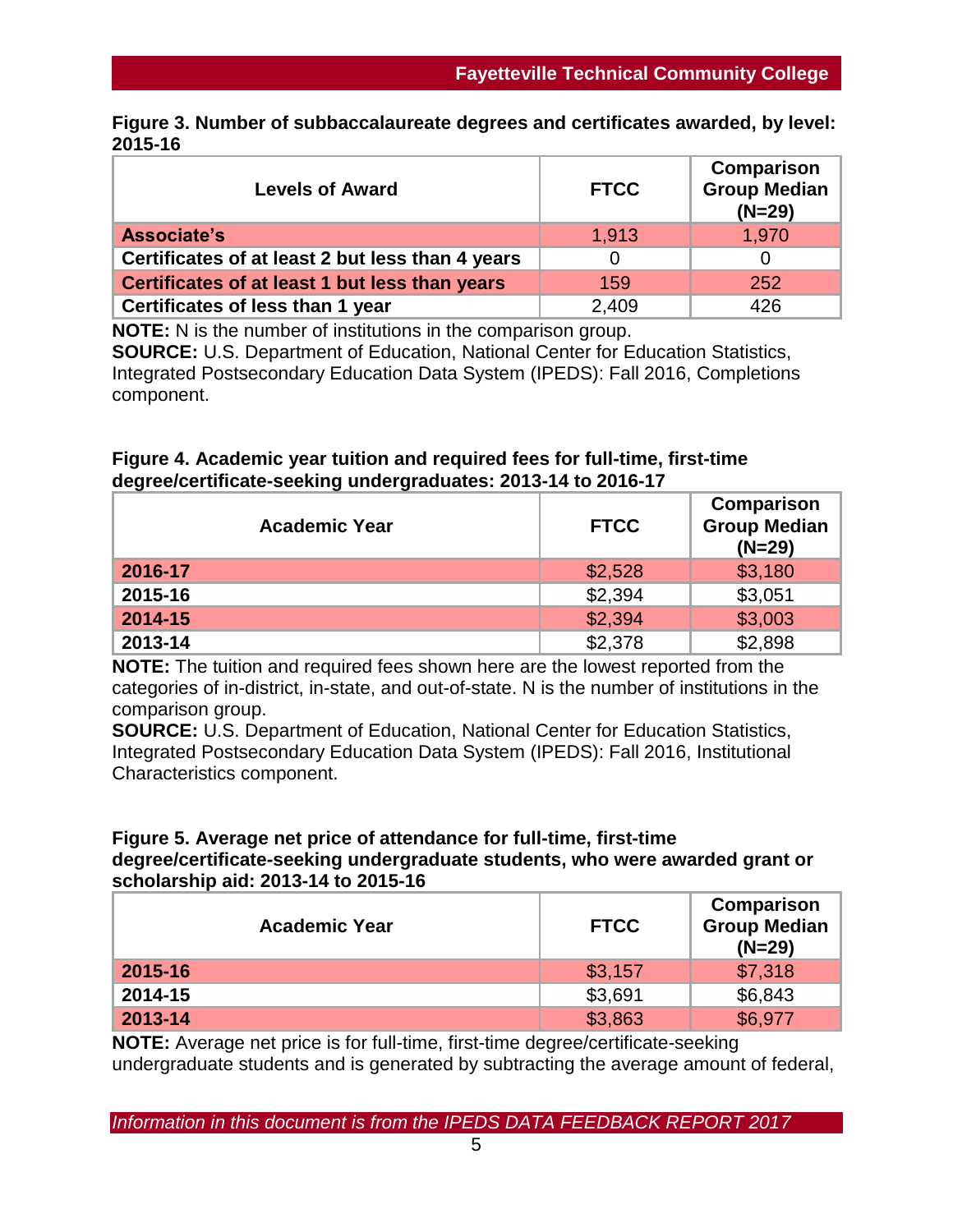state/local government, and institutional grant and scholarship awarded aid from the total cost of attendance. Total cost of attendance is the sum of published tuition and required fees, books and supplies, and the average room and board and other expenses. For details, see the Methodological Notes. N is the number of institutions in the comparison group.

**SOURCE:** U.S. Department of Education, National Center for Education Statistics, Integrated Postsecondary Education Data System (IPEDS): Fall 2016, Institutional Characteristics component and Winter 2016-17, Student Financial Aid component.

**Figure 6. Percent of full-time, first-time degree/certificate-seeking undergraduate students who were awarded grant or scholarship aid from the federal government, state/local government, or the institution, or loans, by type of aid: 2015-16**

| <b>Type of Aid</b>          | <b>FTCC</b> | Comparison<br><b>Group Median</b><br>$(N=29)$ |
|-----------------------------|-------------|-----------------------------------------------|
| Any grant aid               | 81%         | 57%                                           |
| <b>Federal grants</b>       | 65%         | 47%                                           |
| <b>Pell grants</b>          | 65%         | 47%                                           |
| <b>State/local grants</b>   | 14%         | 22%                                           |
| <b>Institutional grants</b> | 2%          | 5%                                            |
| <b>Any loans</b>            | 43%         | 13%                                           |
| <b>Federal loans</b>        | 43%         | 13%                                           |
| <b>Other loans</b>          | 0%          | 0%                                            |

**NOTE:** Any grant aid above includes grant or scholarship aid awarded from the federal government, state/local government, or the institution. Federal grants include Pell grants and other federal grants. Any loans include federal loans and other loans awarded to students. For details on how students are counted for financial aid reporting, see Cohort Determination in the Methodological Notes. N is the number of institutions in the comparison group.

**SOURCE:** U.S. Department of Education, National Center for Education Statistics, Integrated Postsecondary Education Data System (IPEDS): Winter 2016-17, Student Financial Aid component.

**Figure 7. Average amounts of awarded grant or scholarship aid from the federal government, state/local government, or the institution, or loans awarded to fulltime, first-time degree/certificate-seeking undergraduate students, by type of aid: 2015-16**

| <b>Type of Aid</b>           | <b>FTCC</b> | Comparison<br>Group Median |  |
|------------------------------|-------------|----------------------------|--|
| Any grant aid (N=29)         | \$4,342     | \$4,645                    |  |
| <b>Federal grants (N=29)</b> | \$5,044     | \$4,529                    |  |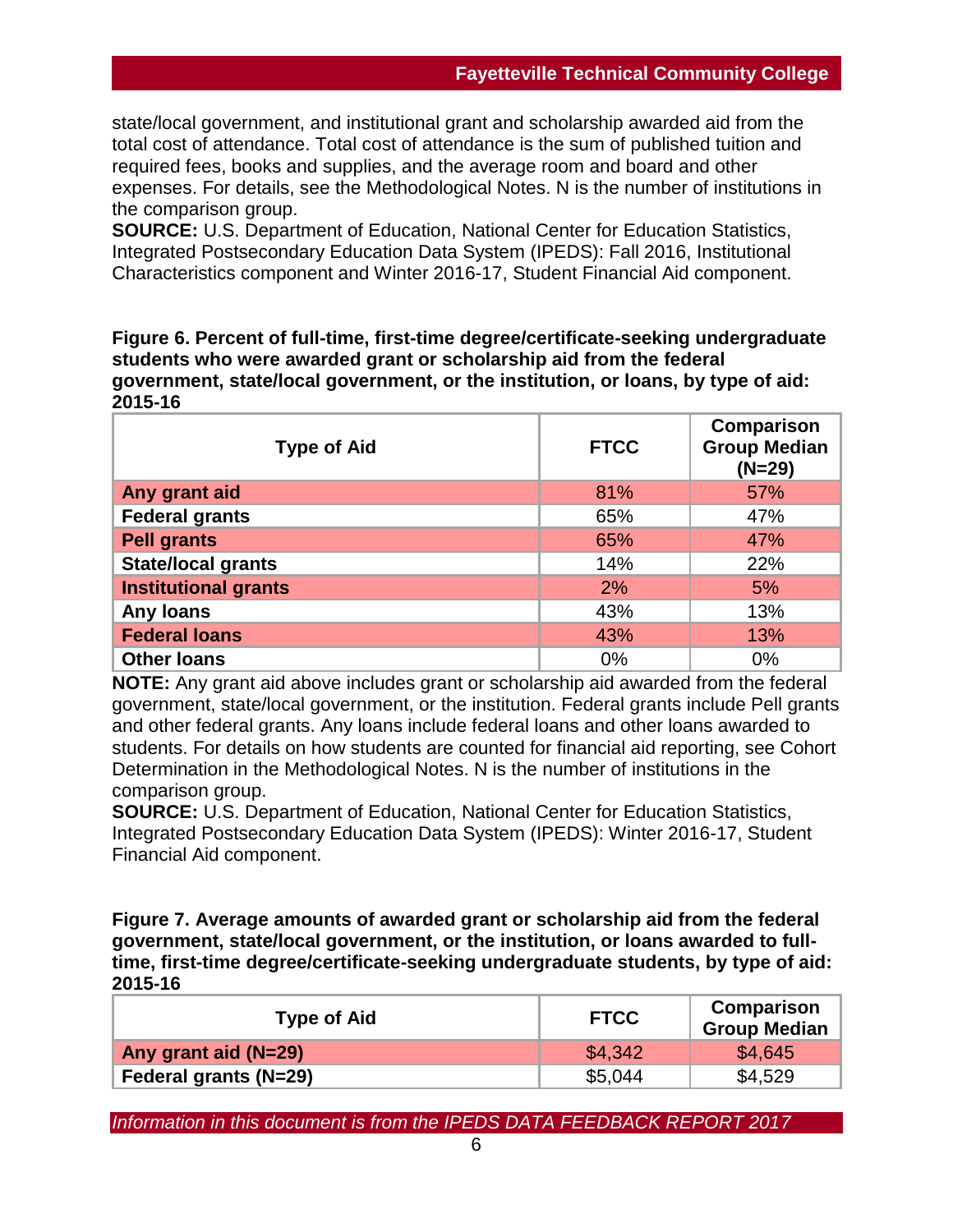| <b>Type of Aid</b>                 | <b>FTCC</b> | <b>Comparison</b><br><b>Group Median</b> |
|------------------------------------|-------------|------------------------------------------|
| Pell grants (N=29)                 | \$4,979     | \$4,488                                  |
| State/local grants (N=28)          | \$1,361     | \$1,592                                  |
| <b>Institutional grants (N=27)</b> | \$1,298     | \$1,399                                  |
| Any Ioans (N=29)                   | \$5,185     | \$4,612                                  |
| <b>Federal loans (N=28)</b>        | \$5,185     | \$4,541                                  |
| Other Ioans (N=4)                  | \$0         | \$6,281                                  |

**NOTE:** Any grant aid above includes grant or scholarship aid awarded from the federal government, state/local government, or the institution. Federal grants include Pell grants and other federal grants. Any loans include federal loans and other loans awarded to students. Average amounts of aid were calculated by dividing the total aid awarded by the total number of recipients in each institution. N is the number of institutions in the comparison group.

**SOURCE:** U.S. Department of Education, National Center for Education Statistics, Integrated Postsecondary Education Data System (IPEDS): Winter 2016-17, Student Financial Aid component.

|  |  | Figure 8. Percent of all undergraduates awarded aid, by type of aid: 2015-16 |  |  |  |
|--|--|------------------------------------------------------------------------------|--|--|--|
|--|--|------------------------------------------------------------------------------|--|--|--|

| <b>Type of Aid</b>   | <b>FTCC</b> | Comparison<br><b>Group Median</b><br>$(N=29)$ |
|----------------------|-------------|-----------------------------------------------|
| Any grant aid        | 76          |                                               |
| <b>Pell grants</b>   | 45          | 33                                            |
| <b>Federal loans</b> | 24          | 13                                            |

**NOTE:** Any grant aid above includes grant or scholarship aid awarded from the federal government, state/local government, the institution, or other sources. Federal loans includes only federal loans awarded to students. N is the number of institutions in the comparison group.

**SOURCE:** U.S. Department of Education, National Center for Education Statistics, Integrated Postsecondary Education Data System (IPEDS): Winter 2016-17, Student Financial Aid component.

## **Figure 9. Average amount of aid awarded to all undergraduates, by type of aid: 2015-16**

| <b>Type of Aid</b>          | <b>FTCC</b> | Comparison<br><b>Group Median</b> |
|-----------------------------|-------------|-----------------------------------|
| Any grant aid (N=29)        | \$4,715     | \$3,540                           |
| Pell grants (N=29)          | \$4,890     | \$3,533                           |
| <b>Federal loans (N=28)</b> | \$6,012     | \$4,896                           |

**NOTE:** Any grant aid above includes grant or scholarship aid from the federal government, state/local government, the institution, or other sources. Federal loans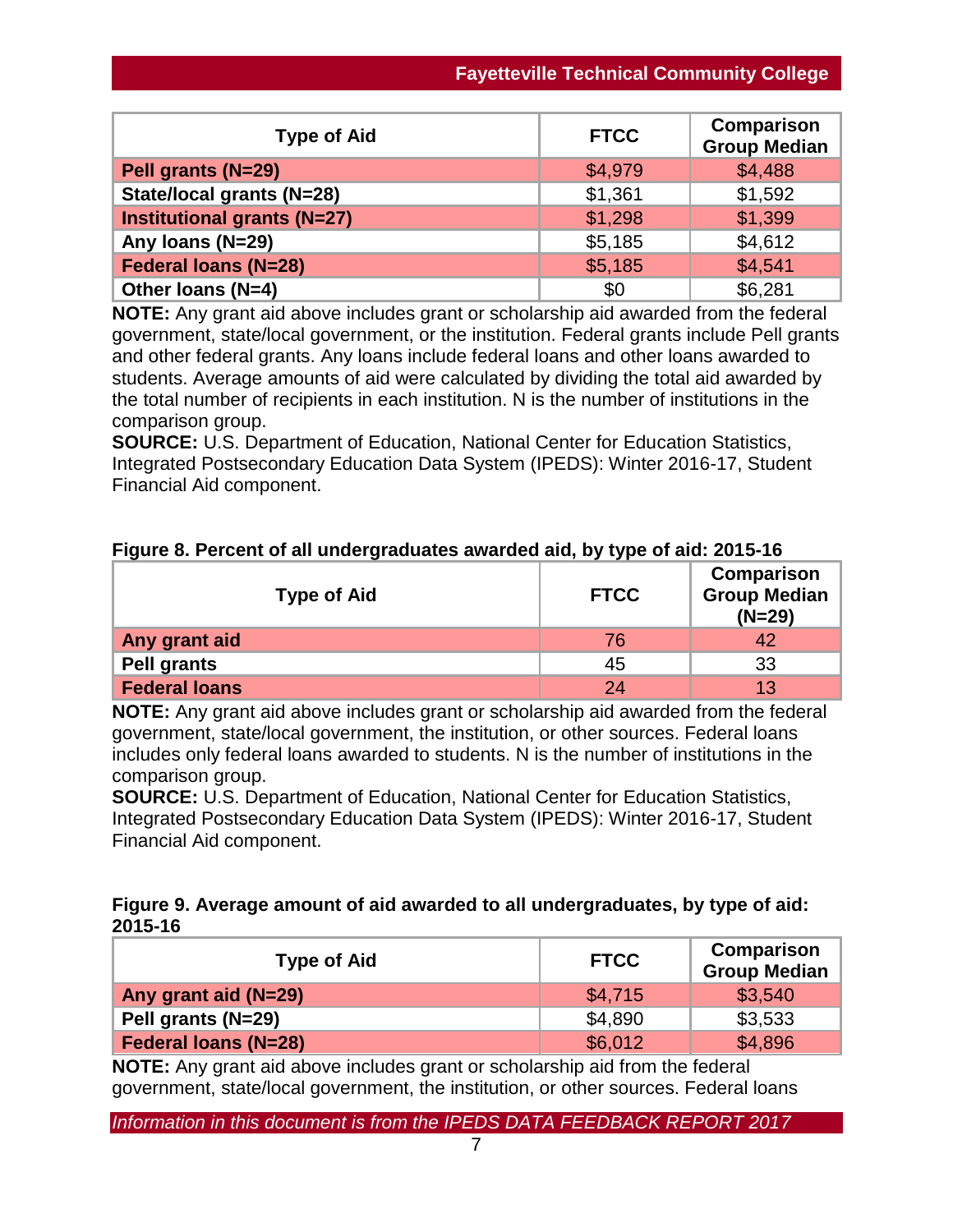include federal loans to students. Average amounts of aid were calculated by dividing the total aid awarded by the total number of recipients in each institution. N is the number of institutions in the comparison group.

**SOURCE:** U.S. Department of Education, National Center for Education Statistics, Integrated Postsecondary Education Data System (IPEDS): Winter 2016-17, Student Financial Aid component.

## **Figure 10. Retention rates of full-time, first-time degree/certificate seeking students: Fall 2015 cohort**

| <b>Attendance Level</b>         | <b>FTCC</b> | <b>Comparison</b><br><b>Group Median</b><br>$(N=29)$ |
|---------------------------------|-------------|------------------------------------------------------|
| <b>Full-time retention rate</b> | 63%         | 66%                                                  |
| <b>Part-time retention rate</b> | 50%         | 48%                                                  |

**NOTE:** Retention rates are measured from the fall of first enrollment to the following fall. Academic reporting institutions report retention data as of the institution's official fall reporting date or as of October 15, 2015. Program reporters determine the cohort with enrollment any time between August 1-October 31, 2015 and retention based on August 1, 2016. For more details, see the Methodological Notes. N is the number of institutions in the comparison group.

**SOURCE:** U.S. Department of Education, National Center for Education Statistics, Integrated Postsecondary Education Data System (IPEDS): Spring 2017, Fall Enrollment component.

## **Figure 11. Graduation and transfer-out rates of full-time, first-time degree/certificate-seeking undergraduates within 150% of normal time to program completion: 2013 cohort**

| <b>Measure</b>                  | <b>FTCC</b> | Comparison<br><b>Group Median</b><br>$(N=29)$ |
|---------------------------------|-------------|-----------------------------------------------|
| <b>Graduation rate, Overall</b> | 15%         | 17%                                           |
| <b>Transfer-out rate</b>        | 17%         | 20%                                           |

**NOTE:** Graduation rate cohort includes all full-time, first-time degree/certificate-seeking undergraduate students. Graduation and transfer-out rates are the Student Right-to-Know rates. Only institutions with mission to prepare students to transfer are required to report transfer out. For more details, see the Methodological Notes. N is the number of institutions in the comparison group.

**SOURCE:** U.S. Department of Education, National Center for Education Statistics, Integrated Postsecondary Education Data System (IPEDS): Winter 2016-17, Graduation Rates component.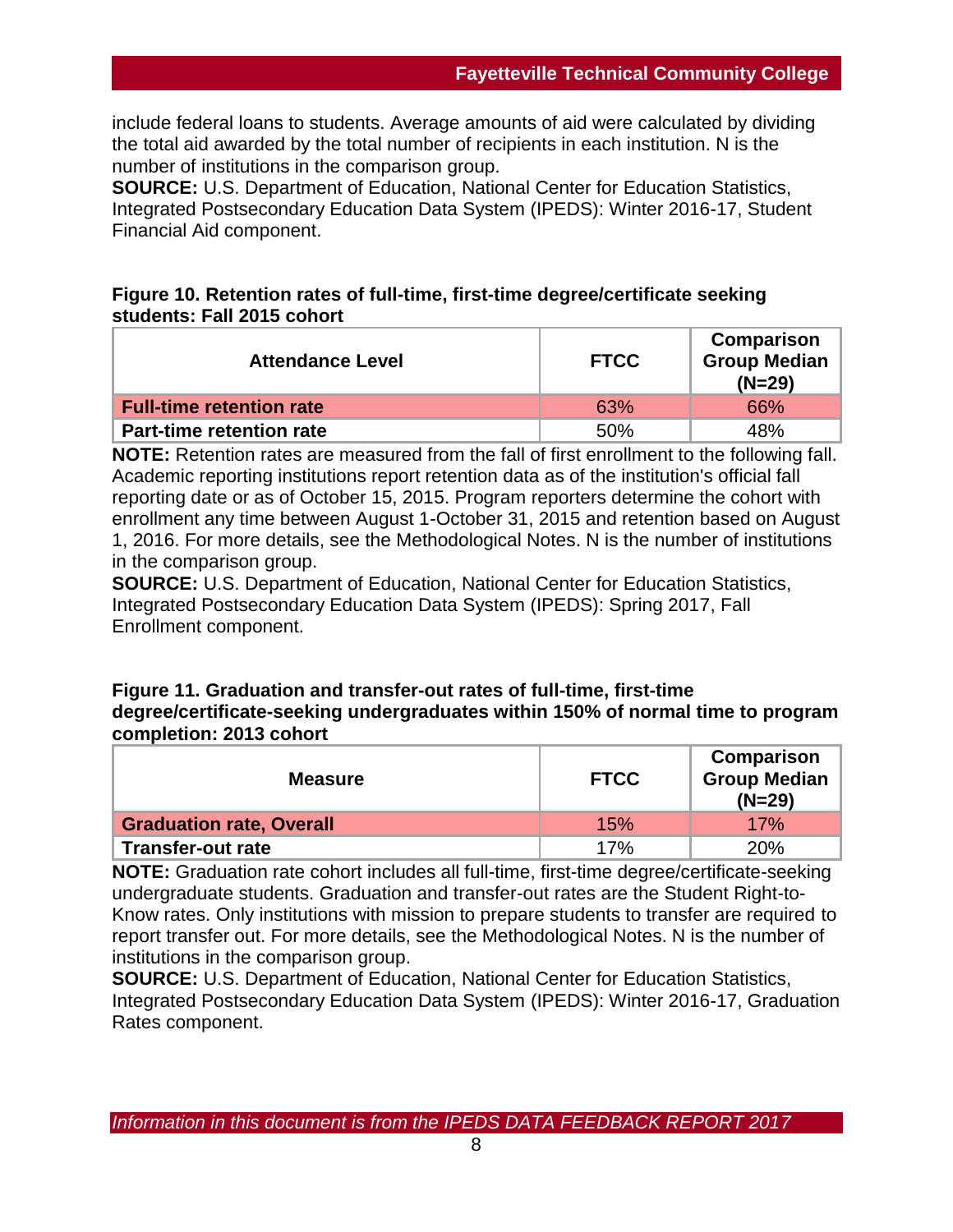**Figure 12: Graduation rates of full-time, first-time degree/certificate-seeking undergraduates within 150% of normal time to program completion, by race/ethnicity: 2013 cohort**

| <b>Race/Ethnicity</b>                            | <b>FTCC</b> | Comparison<br>Group<br><b>Median</b> |
|--------------------------------------------------|-------------|--------------------------------------|
| <b>Graduation rate, Overall (N=29)</b>           | 15%         | 17%                                  |
| American Indian or Alaska Native (N=28)          | 23%         | 13%                                  |
| Asian (N=29)                                     | $0\%$       | 21%                                  |
| <b>Black or African American (N=29)</b>          | 10%         | 11%                                  |
| <b>Hispanic/Latino (N=29)</b>                    | 20%         | 15%                                  |
| Native Hawaiian or other Pacific Islander (N=26) | 11%         | $0\%$                                |
| White $(N=29)$                                   | 19%         | 20%                                  |
| Two or more races (N=28)                         | 15%         | 14%                                  |
| Race/ethnicity unknown (N=27)                    | 30%         | 16%                                  |
| Nonresident alien (N=29)                         | 0%          | 26%                                  |

**NOTE:** For more information about disaggregation of data by race and ethnicity, see the Methodological Notes. The graduation rates are the Student Right-to-Know (SRK) rates. Median values for the comparison group will not add to 100%. N is the number of institutions in the comparison group.

**SOURCE:** U.S. Department of Education, National Center for Education Statistics, Integrated Postsecondary Education Data System (IPEDS): Winter 2016-17, Graduation Rates component.

## **Figure 13. Graduation rates of full-time, first-time degree/certificate-seeking undergraduates within normal time, and 150% and 200% of normal time to completion: 2012 cohort**

| <b>Time to Program Completion</b> | <b>FTCC</b> | Comparison<br><b>Group Median</b><br>$(N=29)$ |
|-----------------------------------|-------------|-----------------------------------------------|
| <b>Normal time</b>                | 6%          | 6%                                            |
| 150% of normal time               | 12%         | 15%                                           |
| 200% of normal time               | 15%         | 22%                                           |

**NOTE:** The 150% graduation rate is the Student Right-to-Know (SRK) rates; the Normal time and 200% rates are calculated using the same methodology. For details, see the Methodological Notes. N is the number of institutions in the comparison group. **SOURCE:** U.S. Department of Education, National Center for Education Statistics, Integrated Postsecondary Education Data System (IPEDS): Winter 2016-17, 200% Graduation Rates component.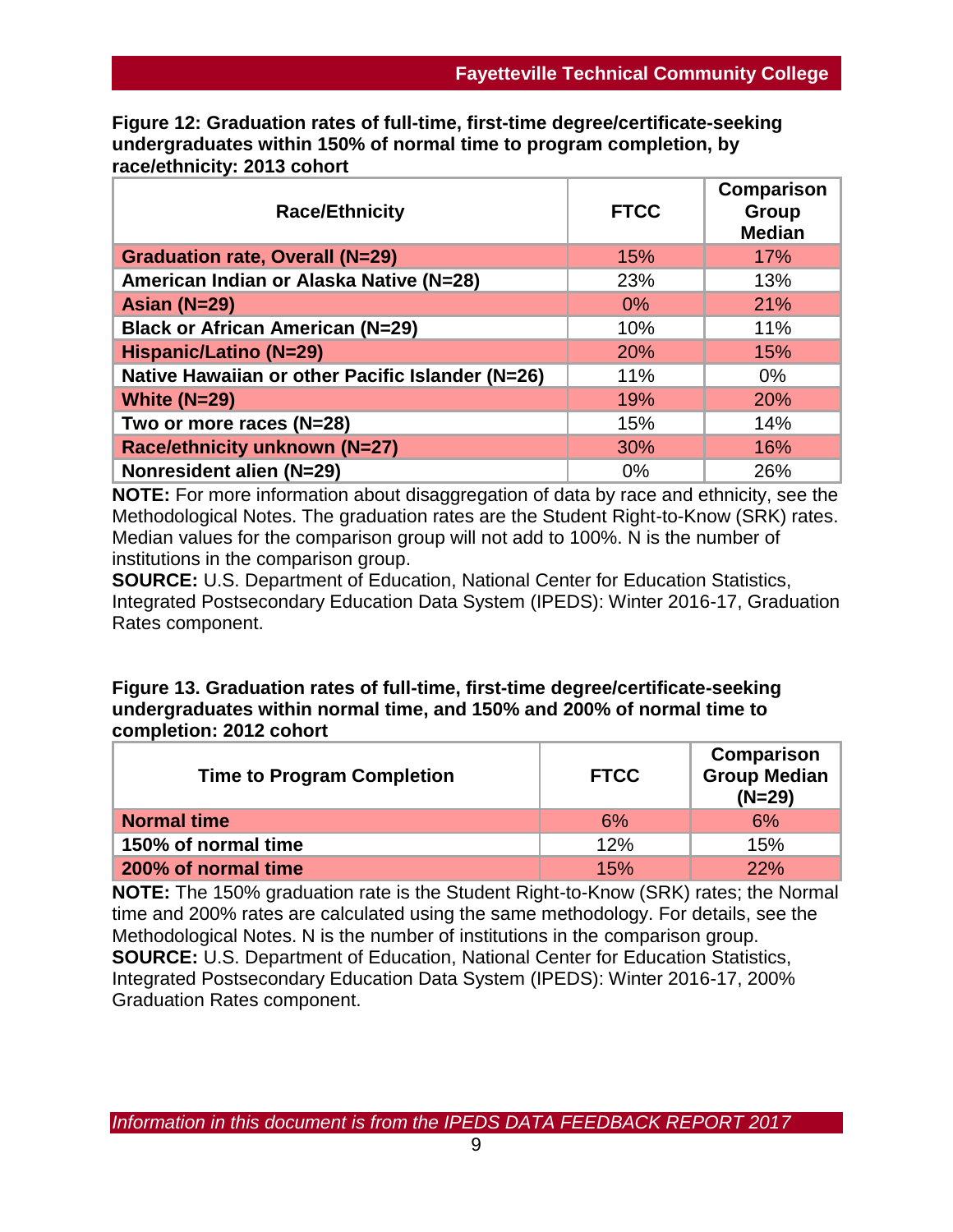**Figure 14. Graduation rates of full-time, first-time degree/certificate-seeking undergraduates within 150% of normal time to program completion, by financial aid type: 2013 cohort**

| <b>Student Aid</b>                                | <b>FTCC</b> | Comparison<br><b>Group Median</b> |
|---------------------------------------------------|-------------|-----------------------------------|
| Pell grant (N=29)                                 | 15%         | 15%                               |
| Stafford Ioan (N=25)                              | <b>29%</b>  | 16%                               |
| <b>Neither Pell grant or Stafford Ioan (N=29)</b> | 14%         | 21%                               |

**NOTE:** Graduation rate cohort includes all full-time, first-time degree/certificate-seeking undergraduate students. Data were collected on those students, who at entry of the cohort, were awarded a Pell Grant and students who were awarded a Subsidized Stafford loan, but did not receive a Pell Grant. Graduation rates are the Student Rightto-Know rates. Only institutions with mission to prepare students to transfer are required to report transfer out. For more details, see the Methodological Notes. N is the number of institutions in the comparison group.

SOURCE: U.S. Department of Education, National Center for Education Statistics, Integrated Postsecondary Education Data System (IPEDS): Winter 2016-17, Graduation Rates component.

| Figure 15. Award and enrollment rates of full-time, degree/certificate-seeking |
|--------------------------------------------------------------------------------|
| undergraduates after 8 years of entry, by prior postsecondary experience: 2008 |
| cohort                                                                         |

| <b>Completion &amp; Enrollment Measures</b>            | <b>FTCC</b> | <b>Comparison</b><br><b>Group Median</b><br>$(N=29)$ |
|--------------------------------------------------------|-------------|------------------------------------------------------|
| Received award in 6 years, first-time                  | 26%         | 26%                                                  |
| Received award in 8 years, first-time                  | 32%         | 28%                                                  |
| Still enrolled at same institution, first-time         | 3%          | 2%                                                   |
| <b>Enrolled at another institution, first-time</b>     | 9%          | 27%                                                  |
| Enrollment status unknown, first-time                  | 57%         | 38%                                                  |
| Received award in 6 years, non-first-time              | 59%         | 28%                                                  |
| Received award in 8 years, non-first-time              | 61%         | 30%                                                  |
| Still enrolled at same institution, non-first-time     | 2%          | 1%                                                   |
| <b>Enrolled at another institution, non-first-time</b> | 8%          | 40%                                                  |
| Enrollment status unknown, non-first-time              | 29%         | 28%                                                  |

**NOTE:** Award and enrollment measures are measured from eight years after entering the institution into one of four degree/certificate-seeking undergraduate student cohorts (First-time, full-time; First-time, part-time; Non-first-time, full-time; and Non-first-time, part-time). Academic reporting institutions report outcome data as of the institution's official fall reporting date or as of October 15, 2015. Program reporters determine the cohort with enrollment any time between September 1, 2007 and August 31, 2008. For more details, see the Methodological Notes. N is the number of institutions in the comparison group.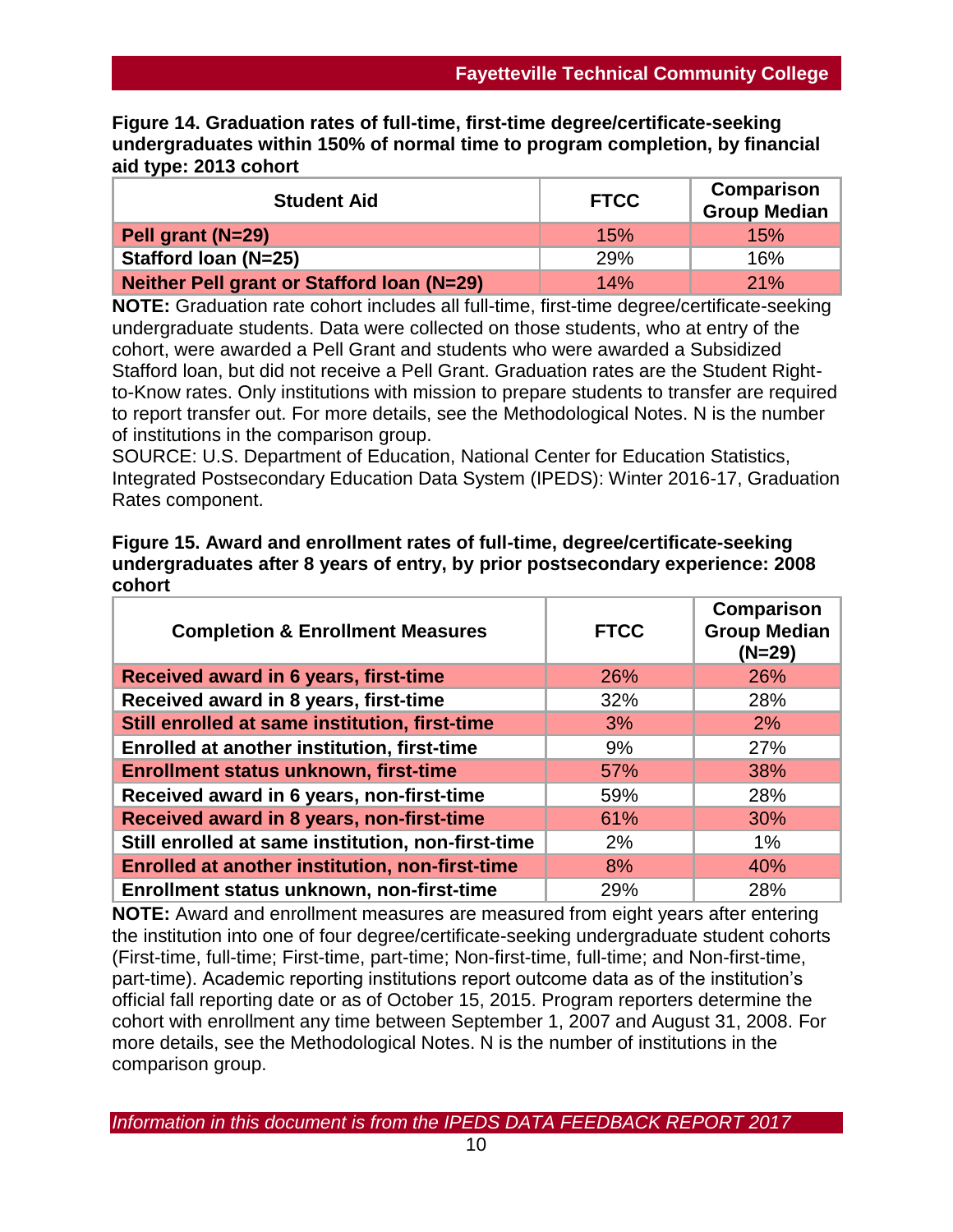**SOURCE:** U.S. Department of Education, National Center for Education Statistics, Integrated Postsecondary Education Data System (IPEDS): Winter 2016-17, Outcome Measures component.

### **Figure 16. Award and enrollment rates of part-time, degree/certificate-seeking undergraduates after 8 years of entry, by prior postsecondary experience: 2008 cohort**

| <b>Completion &amp; Enrollment Measures</b>            | <b>FTCC</b> | <b>Comparison</b><br><b>Group Median</b><br>$(N=29)$ |
|--------------------------------------------------------|-------------|------------------------------------------------------|
| Received award in 6 years, first-time                  | 10%         | 13%                                                  |
| Received award in 8 years, first-time                  | 13%         | 16%                                                  |
| Still enrolled at same institution, first-time         | 2%          | 3%                                                   |
| <b>Enrolled at another institution, first-time</b>     | 8%          | 29%                                                  |
| Enrollment status unknown, first-time                  | 77%         | 53%                                                  |
| Received award in 6 years, non-first-time              | 45%         | 15%                                                  |
| Received award in 8 years, non-first-time              | 47%         | 16%                                                  |
| Still enrolled at same institution, non-first-<br>time | 3%          | $1\%$                                                |
| <b>Enrolled at another institution, non-first-time</b> | 13%         | 41%                                                  |
| Enrollment status unknown, non-first-time              | 38%         | 39%                                                  |

**NOTE:** Award and enrollment measures are measured from eight years after entering the institution into one of four degree/certificate-seeking undergraduate student cohorts (First-time, full-time; First-time, part-time; Non-first-time, full-time; and Non-first-time, part-time). Academic reporting institutions report outcome data as of the institution's official fall reporting date or as of October 15, 2015. Program reporters determine the cohort with enrollment any time between September 1, 2007 and August 31, 2008. For more details, see the Methodological Notes. N is the number of institutions in the comparison group.

**SOURCE:** U.S. Department of Education, National Center for Education Statistics, Integrated Postsecondary Education Data System (IPEDS): Winter 2016-17, Outcome Measures component.

| <b>Revenue Source</b>                       | <b>FTCC</b> | Comparison<br><b>Group Median</b><br>$(N=29)$ |
|---------------------------------------------|-------------|-----------------------------------------------|
| <b>Tuition and fees</b>                     | 15%         | 18%                                           |
| <b>State appropriations</b>                 | 44%         | 23%                                           |
| <b>Local appropriations</b>                 | 10%         | 29%                                           |
| Government grants and contracts             | 28%         | 23%                                           |
| <b>Private gifts, grants, and contracts</b> | 0%          | $1\%$                                         |

# **Figure 17. Percent distribution of core revenues, by source: Fiscal year 2016**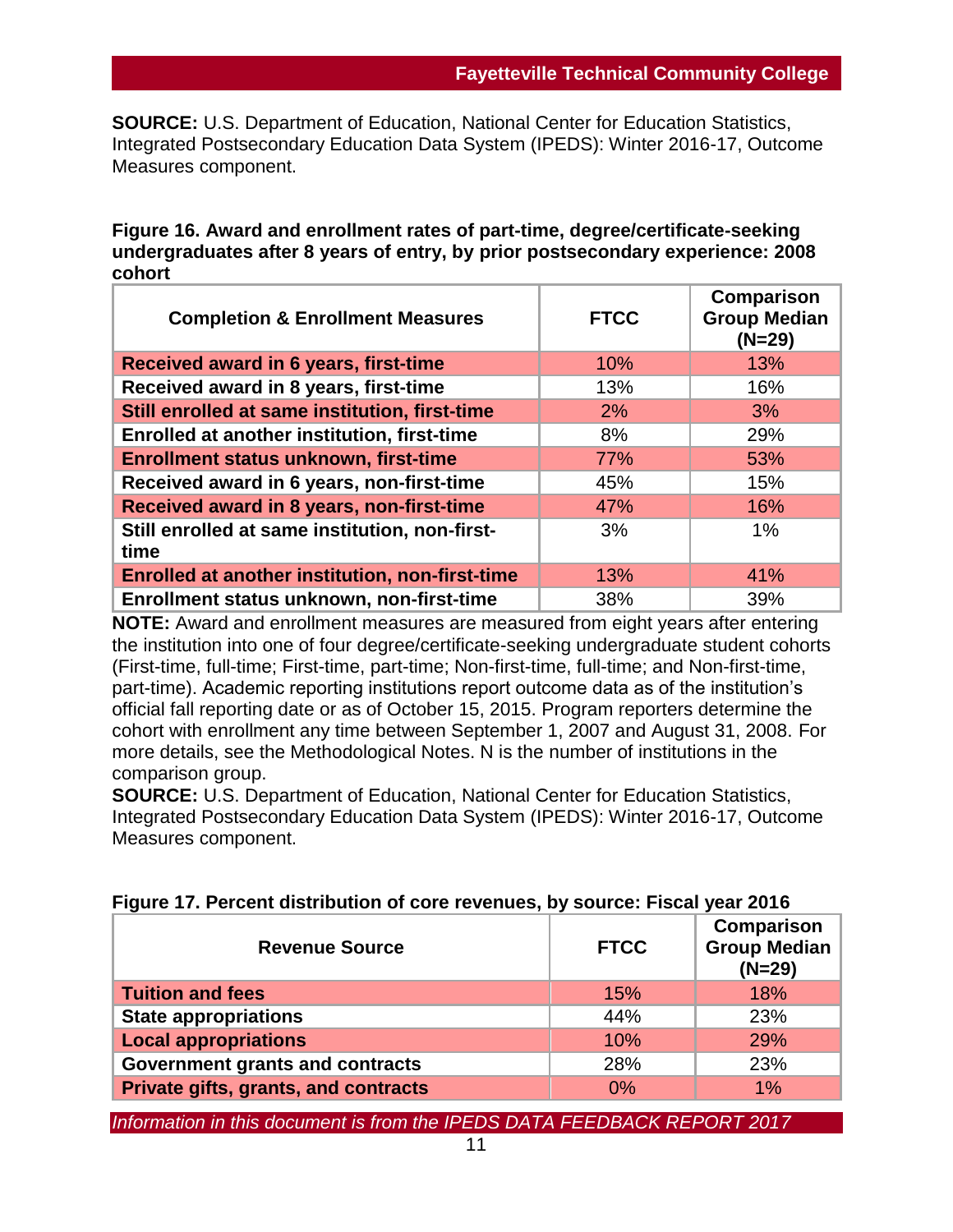| <b>Revenue Source</b>      | <b>FTCC</b> | Comparison<br><b>Group Median</b><br>$(N=29)$ |
|----------------------------|-------------|-----------------------------------------------|
| Investment return          | $0\%$       | 0%                                            |
| <b>Other core revenues</b> | 2%          | 4%                                            |

**NOTE:** The comparison group median is based on those members of the comparison group that report finance data using the same accounting standards as the comparison institution. For more information, see the Methodological Notes. N is the number of institutions in the comparison group.

**SOURCE:** U.S. Department of Education, National Center for Education Statistics, Integrated Postsecondary Education Data System (IPEDS): Spring 2017, Finance component.

## **Figure 18. Core expenses per FTE enrollment, by function: Fiscal year 2016**

| <b>Expense Function</b>      | <b>FTCC</b> | <b>Comparison</b><br><b>Group Median</b><br>$(N=29)$ |
|------------------------------|-------------|------------------------------------------------------|
| <b>Instruction</b>           | \$5,268     | \$5,017                                              |
| <b>Research</b>              | \$0         | \$0                                                  |
| <b>Public service</b>        | \$0         | \$40                                                 |
| <b>Academic support</b>      | \$614       | \$1,154                                              |
| <b>Institutional support</b> | \$1,363     | \$1,647                                              |
| <b>Student services</b>      | \$735       | \$1,267                                              |
| <b>Other core expenses</b>   | \$1,682     | \$1,516                                              |

NOTE: Expenses per full-time equivalent (FTE) enrollment, particularly instruction, may be inflated because finance data includes all core expenses while FTE reflects credit activity only. For details on calculating FTE enrollment and a detailed definition of core expenses, see the Methodological Notes. N is the number of institutions in the comparison group.

SOURCE: U.S. Department of Education, National Center for Education Statistics, Integrated Postsecondary Education Data System (IPEDS): Fall 2016, 12-month Enrollment component and Spring 2017, Finance component.

## **Figure 19. Full-time equivalent staff, by occupational category: Fall 2016**

| <b>Staff Category</b>                     | <b>FTCC</b> | Comparison<br><b>Group Median</b><br>$(N=29)$ |
|-------------------------------------------|-------------|-----------------------------------------------|
| <b>Postsecondary teachers and staff</b>   | 458         | 522                                           |
| <b>Instructional support occupations</b>  | 84          | 125                                           |
| <b>Management</b>                         | 70          | 73                                            |
| <b>Business and financial operations</b>  |             | 32                                            |
| <b>Computer, engineering, and science</b> | 31          | 52                                            |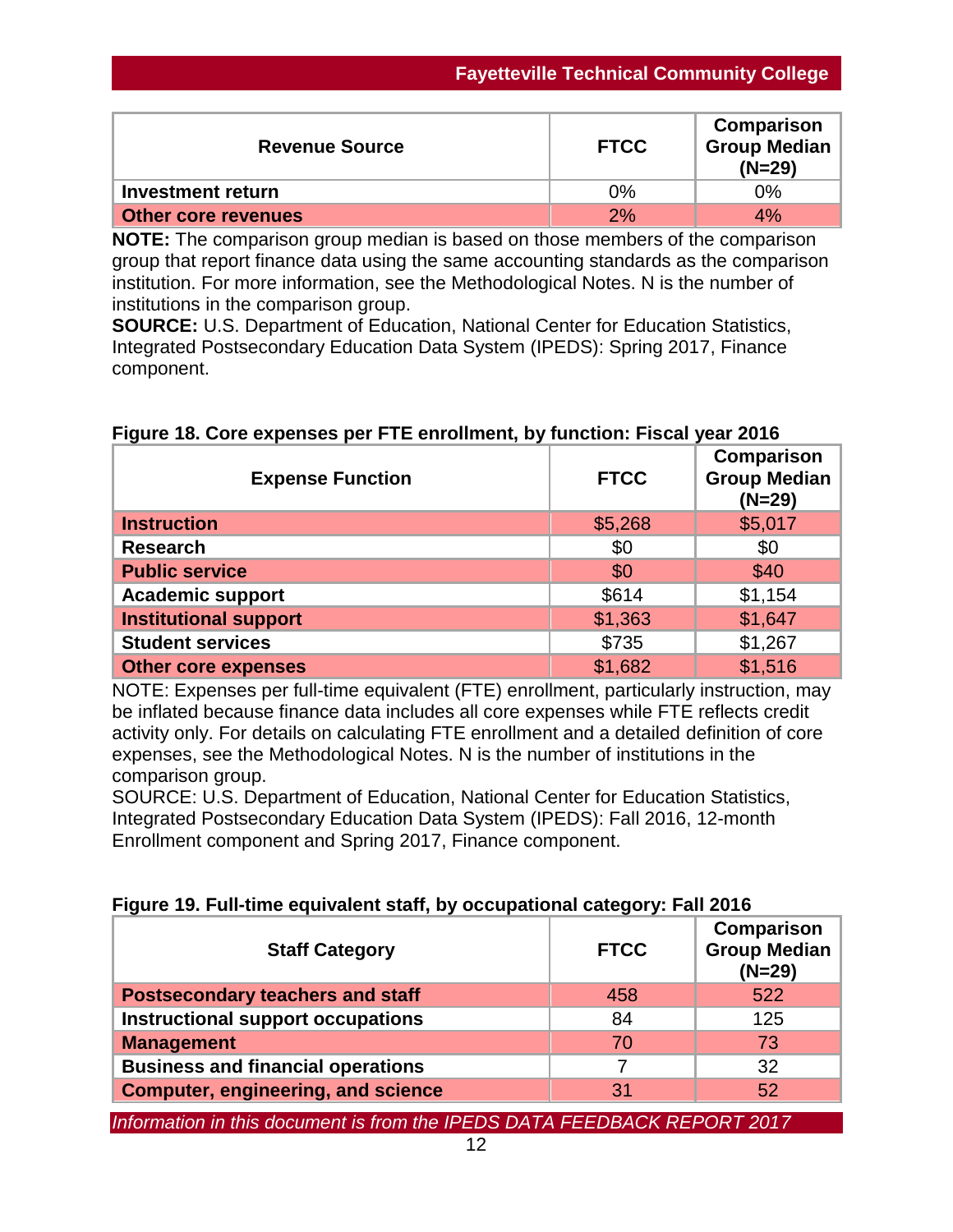| <b>Staff Category</b>                     | <b>FTCC</b> | Comparison<br><b>Group Median</b><br>$(N=29)$ |
|-------------------------------------------|-------------|-----------------------------------------------|
| Community service, legal, arts, and media | 23          | 39                                            |
| <b>Healthcare</b>                         |             |                                               |
| <b>Other</b>                              | 303         | 269                                           |

**NOTE:** Graduate assistants are not included. For calculation details, see the Methodological Notes. N is the number of institutions in the comparison group. **SOURCE:** U.S. Department of Education, National Center for Education Statistics, Integrated Postsecondary Education Data System (IPEDS): Spring 2017, Human Resources component.

**Figure 20. Average salaries of full-time instructional non-medical staff equated to 9-months worked, by academic rank: Academic year 2016-17**

| <b>Academic Rank</b>              | <b>FTCC</b> | <b>Comparison</b><br><b>Group Median</b> |
|-----------------------------------|-------------|------------------------------------------|
| All ranks (N=29)                  | \$49,874    | \$66,909                                 |
| Professor (N=17)                  | N/A         | \$77,969                                 |
| <b>Associate professor (N=18)</b> | N/A         | \$66,855                                 |
| <b>Assistant professor (N=18)</b> | N/A         | \$57,823                                 |
| <b>Instructor (N=21)</b>          | N/A         | \$55,022                                 |
| Lecturer (N=6)                    | N/A         | \$40,363                                 |
| No academic rank (N=11)           | \$49,874    | \$65,161                                 |

**NOTE:** See Methodology Notes for more details on average salary. N is the number of institutions in the comparison group.

**SOURCE:** U.S. Department of Education, National Center for Education Statistics, Integrated Postsecondary Education Data System (IPEDS): Spring 2017, Human Resources component.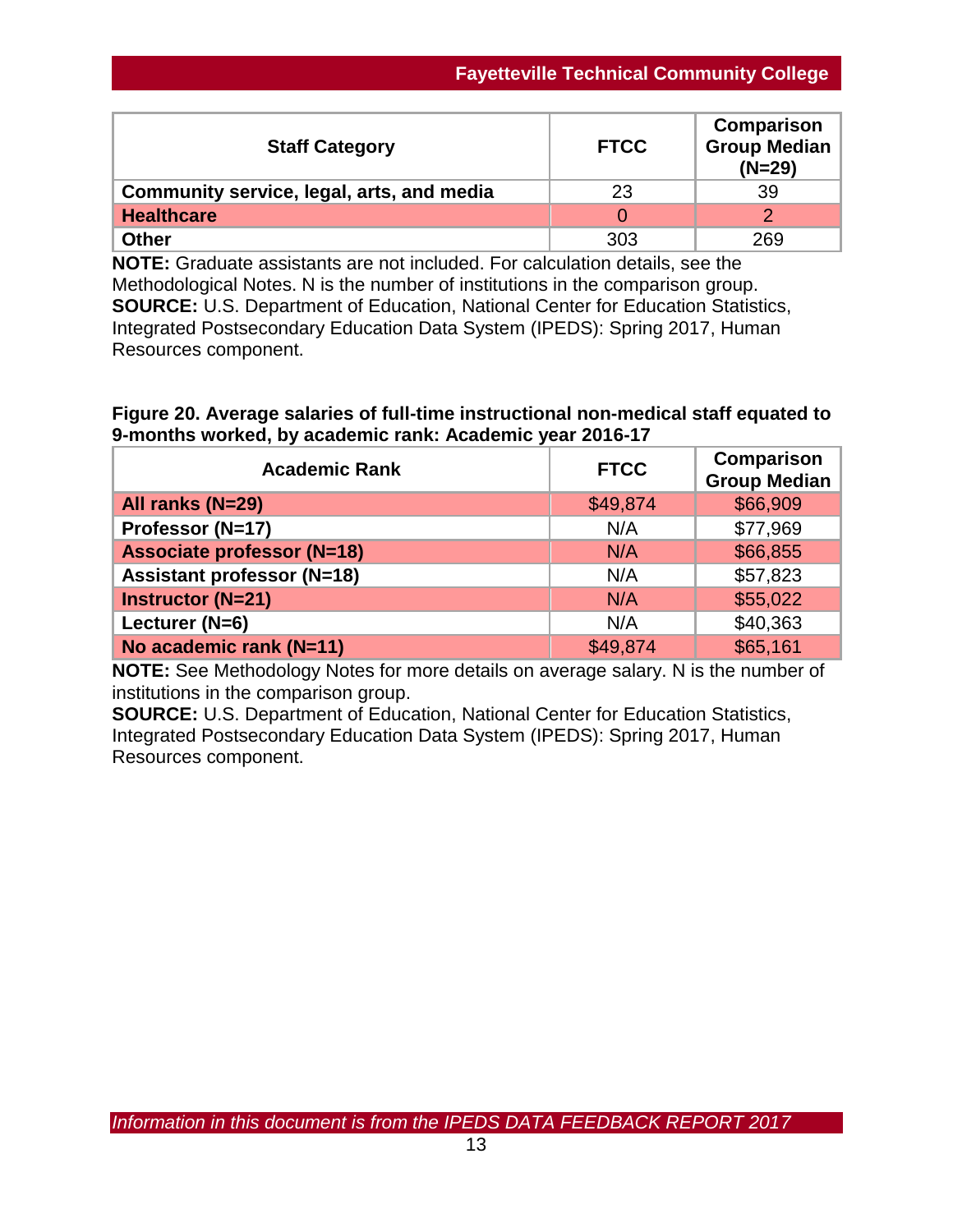### **Methodological Notes**

#### **Overview**

This report is based on data supplied by institutions to IPEDS during 2016-17 data collection year. Response rates exceeded 99% for most surveys. IPEDS First Look reports at [http://nces.ed.gov/pubsearch/getpubcats.asp?sid=010](http://nces.ed.gov/pubsearch/getpubcats.asp?sid=010%20) provide some information on aggregate institutional responses.

### **Use of Median Values for Comparison Group**

This report compares your institution's data to the median value for the comparison group for each statistic shown in the figure. If more than one statistic is present in a figure, the median values are determined separately for each indicator or statistic. Medians are not displayed for comparison groups with fewer than three values. Where percentage distributions are presented, median values may not add to 100%. To access all the data used to create the figures included in this report, go to 'Use the Data' portal on the IPEDS website at this provided link [\(http://nces.ed.gov/ipeds\)](http://nces.ed.gov/ipeds).

### **Missing Statistics**

If a statistic is not reported for your institution, the omission indicates that the statistic is not relevant to your institution and the data were not collected. Not all notes may be applicable to your report.

## **Use of Imputed Data**

All IPEDS data are subject to imputation for total (institutional) and partial (item) nonresponse. If necessary, imputed values were used to prepare your report.

## **Data Confidentiality**

IPEDS data are not collected under a pledge of confidentiality.

#### **Disaggregation of Data by Race/Ethnicity**

When applicable, some statistics are disaggregated by race/ethnicity. Data disaggregated by race/ethnicity have been reported using the 1997 Office of Management and Budget categories. Detailed information about the race/ethnicity categories can be found at [https://nces.ed.gov/ipeds/Section/Resources.](https://nces.ed.gov/ipeds/Section/Resources)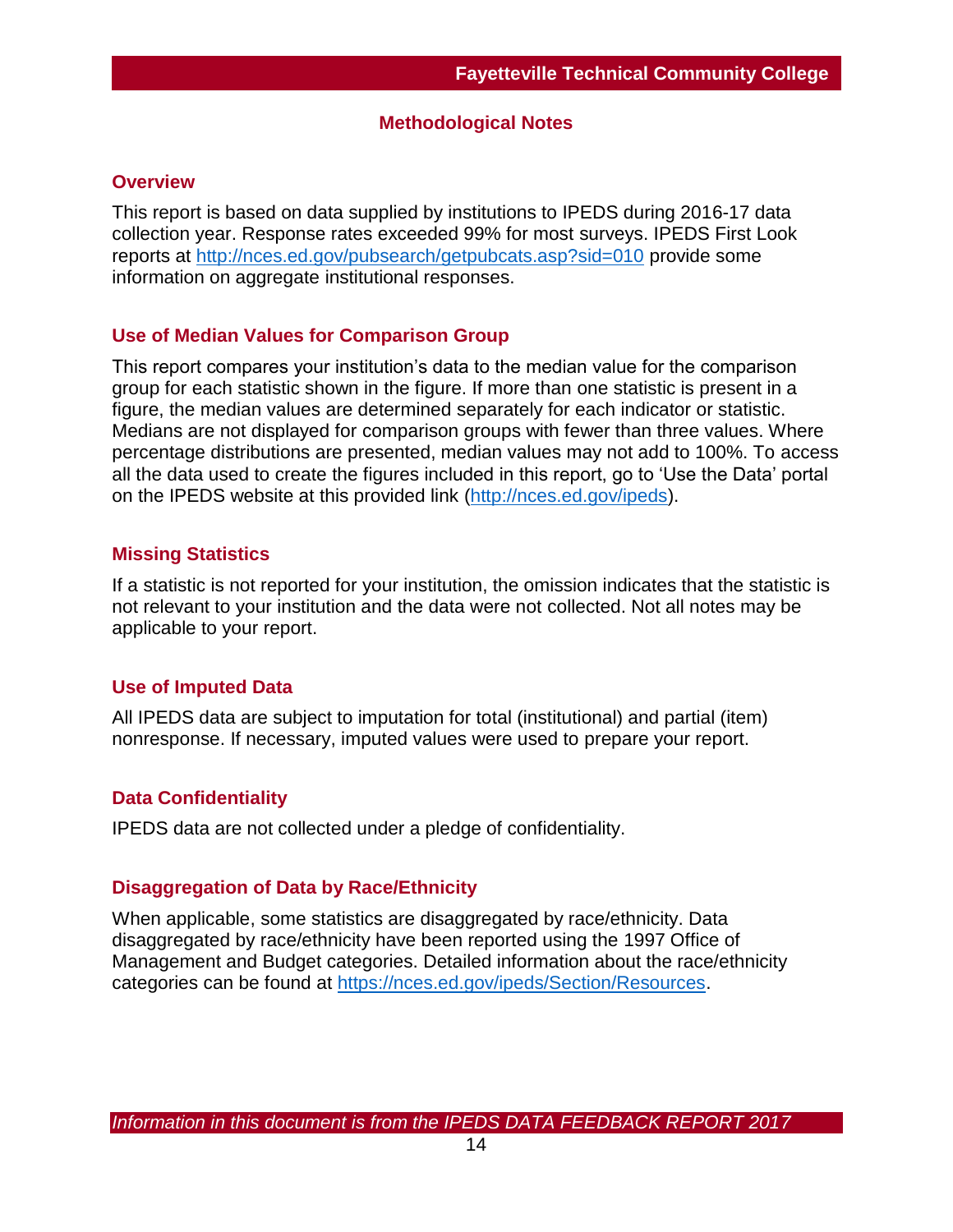## **Cohort Determination for Reporting Student Financial Aid, Graduation Rates, and Outcome Measures**

Student cohorts for reporting Student Financial Aid and Graduation Rates data are based on the reporting type of the institution. For institutions that report based on an academic year (those operating on standard academic terms), student counts and cohorts are based on fall term data. Student counts and cohorts for program reporters (those that do not operate on standard academic terms) are based on unduplicated counts of students enrolled during a full 12-month period.

## **DESCRIPTION OF STATISTICS USED IN THE FIGURES**

## **Admissions (only for non-open-admissions schools)**

### *Admissions and Test Score Data*

Admissions and test score data are presented only for institutions that do not have an open admission policy, and apply to first-time, degree/certificate-seeking undergraduate students only. Applicants include only those students who fulfilled all requirements for consideration for admission and who were notified of one of the following actions: admission, non-admission, placement on a wait list, or application withdrawn (by applicant or institution). Admitted applicants (admissions) include wait-listed students who were subsequently offered admission. Early decision, early action, and students who began studies during the summer prior to the fall reporting period are included. For customized Data Feedback Reports, test scores are presented only if scores are required for admission.

## **Student Enrollment**

## *FTE Enrollment*

The full-time equivalent (FTE) enrollment used in this report is the sum of the institution's FTE undergraduate enrollment and FTE graduate enrollment (as calculated from or reported on the 12-month Enrollment component). Undergraduate and graduate FTE are estimated using 12-month instructional activity (credit and/or contact hours). See "Calculation of FTE Students (using instructional activity)" in the IPEDS Glossary at [https://surveys.nces.ed.gov/ipeds/VisGlossaryAll.aspx.](https://surveys.nces.ed.gov/ipeds/VisGlossaryAll.aspx)

## *Total Entering Undergraduate Students*

Total entering students are students at the undergraduate level, both full- and part-time, new to the institution in the fall term (or the prior summer term who returned in the fall). This includes all first-time undergraduate students, students transferring into the institution at the undergraduate level, and non-degree/certificate-seeking undergraduates entering in the fall. Only degree-granting, academic year reporting institutions provide total entering student data.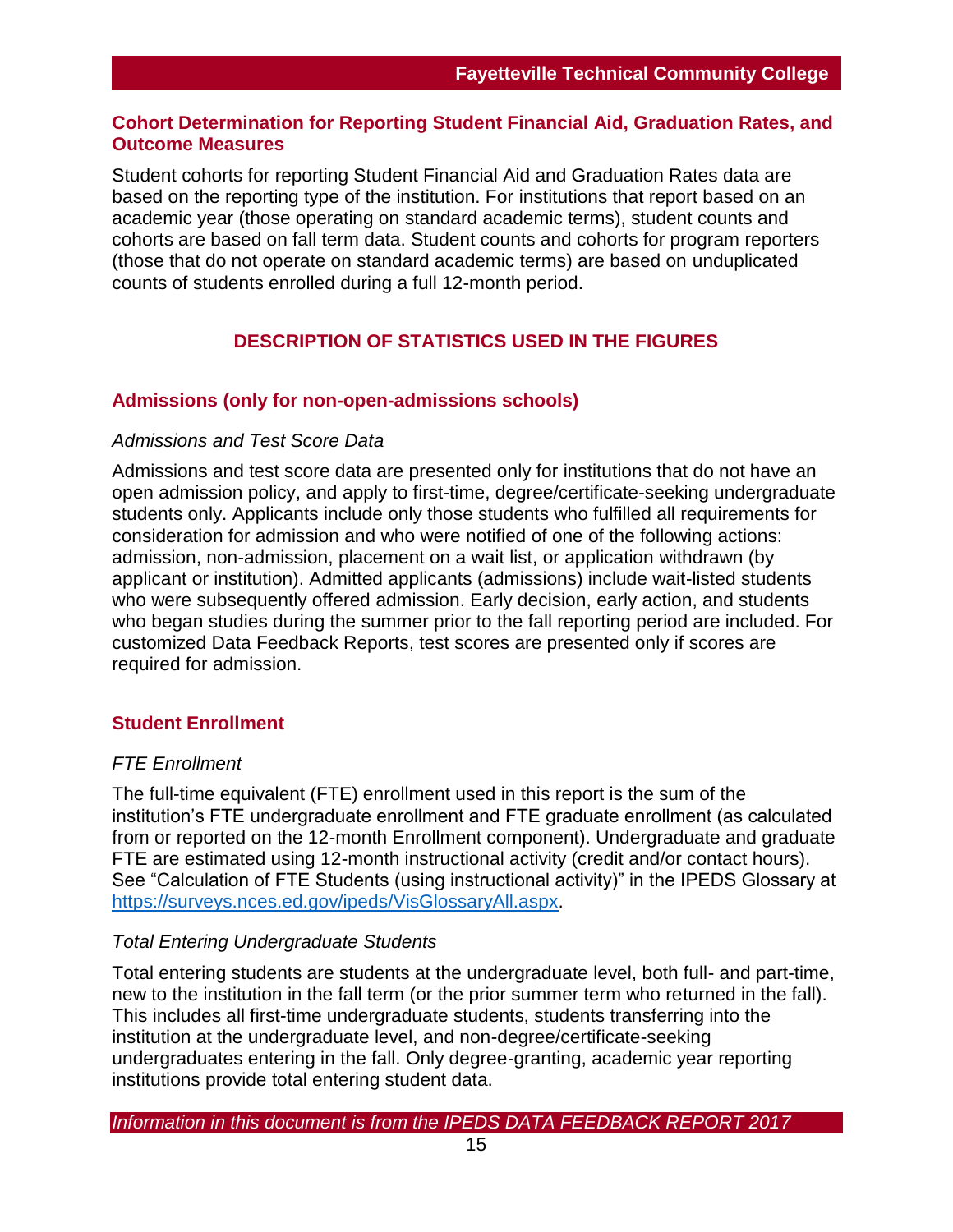#### **Charges and Net Price**

#### *Average Institutional Net Price*

Average net price is calculated for full-time, first-time degree/certificate-seeking undergraduates who were awarded grant or scholarship aid from the federal government, state/local government, or the institution anytime during the full aid year. For public institutions, this includes only students who paid the in-state or in-district tuition rate. Other sources of grant aid are excluded. Average net price is generated by subtracting the average amount of federal, state/local government, and institutional grant and scholarship aid from the total cost of attendance. Total cost of attendance is the sum of published tuition and required fees, books and supplies, and the average room and board and other expenses.

For the purpose of the IPEDS reporting, aid awarded refers to financial aid that was awarded to, and accepted by, a student. This amount may differ from the aid amount that is disbursed to a student.

#### **Retention, Graduation Rates, and Outcome Measures**

#### *Graduation Rates and Transfer-out Rate*

Graduation rates are those developed to satisfy the requirements of the Student Rightto-Know Act and Higher Education Act, as amended, and are defined as the total number of individuals from a given cohort of full-time, first-time degree/certificateseeking undergraduates who completed a degree or certificate within a given percent of normal time to complete all requirements of the degree or certificate program; divided by the total number of students in the cohort of full-time, first-time degree/certificate-seeking undergraduates minus any allowable exclusions. Institutions are permitted to exclude from the cohort students who died or were totally and permanently disabled; those who left school to serve in the armed forces or were called up to active duty; those who left to serve with a foreign aid service of the federal government, such as the Peace Corps; and those who left to serve on an official church mission.

A further extension of the traditional Graduation Rates (GR) component which carries forward 100% and 150% graduation rates data previously reported in the GR component is the Graduation Rates 200% (GR200) component, which request information on any additional completers and exclusions from the cohort between 151% and 200% normal time for students to complete all requirements of their program of study.

*Information in this document is from the IPEDS DATA FEEDBACK REPORT 2017* Transfer-out rate is the total number of students from the cohort who are known to have transferred out of the reporting institution (without earning a degree/award) and subsequently re-enrolled at another institution within the same time period; divided by the same adjusted cohort (initial cohort minus allowable exclusions) as described above. Only institutions with a mission that includes providing substantial preparation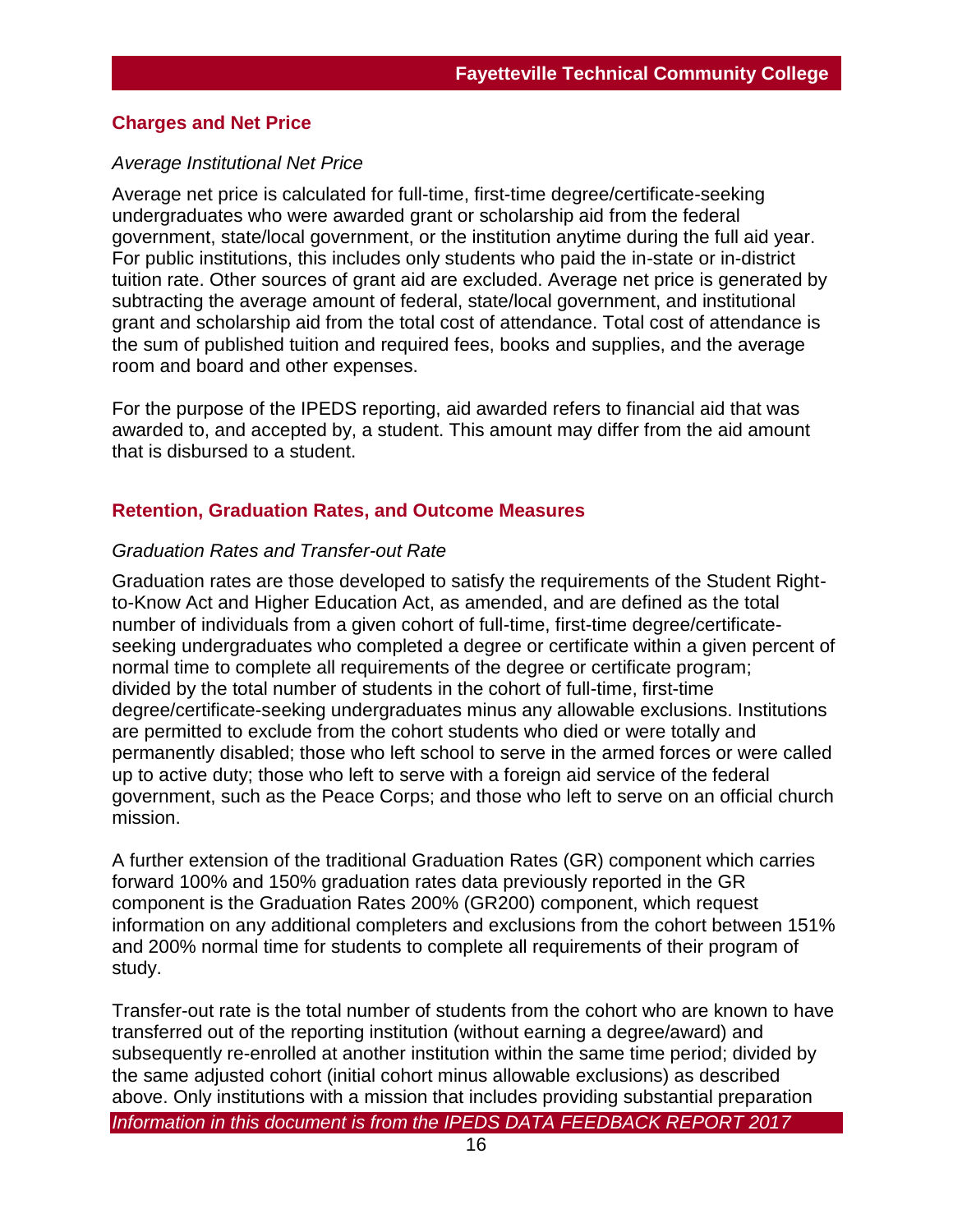for students to enroll in another eligible institution are required to report transfers out.

## *Retention Rates*

Retention rates are measures at which students persist in their educational program at an institution, expressed as a percentage. For four-year institutions, this is the percentage of first-time bachelors (or equivalent) degree-seeking undergraduates from the previous fall who are again enrolled in the current fall. For all other institutions this is the percentage of first-time degree/certificate-seeking students from the previous fall who either re-enrolled or successfully completed their program by the current fall. The full-time retention rate is calculated using the percentage of full-time, first-time degree/certificate-seeking undergraduates, while the part-time rate is calculated using the percentage of part-time, first-time degree/certificate-seeking undergraduates.

## *Outcome Measures Data*

Alternative measures of student success are reported by degree-granting institutions to describe the outcomes of degree/certificate-seeking undergraduate students who are not only first-time, full-time students, but also part-time attending and non-first-time (transfer-in) students. These measures provide the 6-year and 8-year award-completion rates after entering an institution, which is calculated by dividing the number of total awards at 6- or 8-year status points divided by the adjusted cohort. The initial cohort can be revised and take allowable exclusions resulting in an adjusted cohort. The type of award is not reported, but institutions report the first award earned by the student at each status point. For students who did not earn an undergraduate award after 8-years of entry, the enrollment statuses are reported as either still enrolled at the institution, subsequently transferred out of the institution, or status unknown. Unlike the Graduation Rates data, all reporting institutions must report on their transfer outs regardless if the institution has a mission that provides substantial transfer preparation.

## **Finance**

## *Core Revenues*

Core revenues for public institutions reporting under GASB standards include tuition and fees; government (federal, state, and local) appropriations and operating and nonoperating grants/contracts; private gifts, grants, and contracts (private operating grants/contracts plus gifts and contributions from affiliated entities); sales and services of educational activities; investment income; other operating and nonoperating sources; and other revenues and additions (capital appropriations and grants and additions to permanent endowments). "Other core revenues" include federal appropriations, sales and services of educational activities, other operating and nonoperating sources, and other revenues and additions.

Core revenues for private, not-for-profit institutions (and a small number of public institutions) reporting under FASB standards include tuition and fees; government (federal, state, and local) appropriations and grants/contracts; private gifts,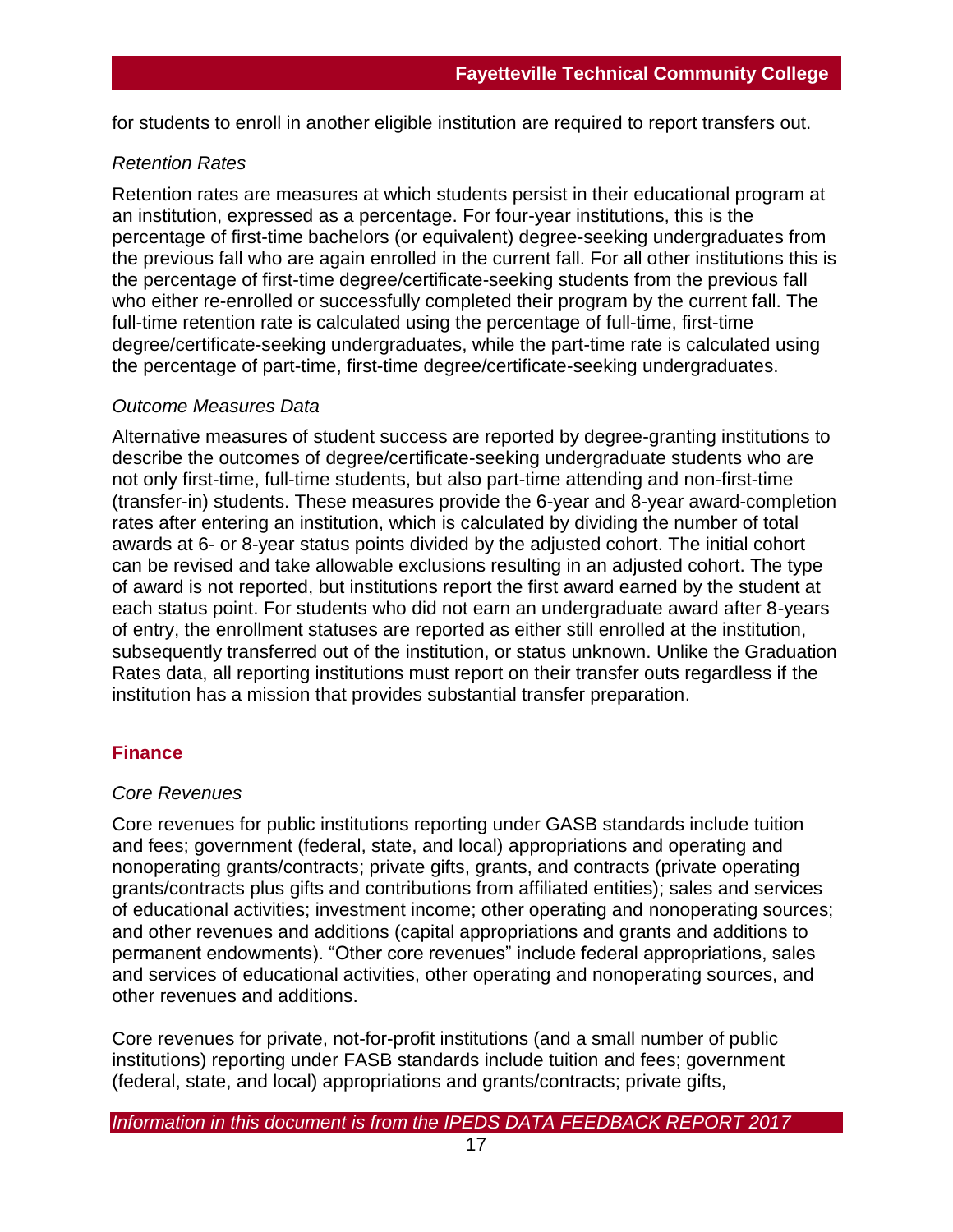grants/contracts (including contributions from affiliated entities); investment return; sales and services of educational activities; and other sources (a generated category of total revenues minus the sum of core and noncore categories on the Finance component). "Other core revenues" include government (federal, state, and local) appropriations, sales and services of educational activities, and other sources.

Core revenues for private, for-profit institutions reporting under FASB standards include tuition and fees; government (federal, state, and local) appropriations and grants/contracts; private grants/ contracts; investment income; sales and services of educational activities; and other sources (a generated category of total revenues minus the sum of core and noncore categories on the Finance component). "Other core revenues" include government (federal, state, and local) appropriations and other sources.

At degree-granting institutions, core revenues exclude revenues from auxiliary enterprises (e.g., bookstores and dormitories), hospitals, and independent operations. Non-degree-granting institutions do no report revenue from auxiliary enterprises in a separate category, and thus may include these amounts in the core revenues from other sources.

## *Core Expenses*

Core expenses include expenses for instruction, research, public service, academic support, institutional support, student services, grant aid/scholarships and fellowships (net of discounts and allowances), and other functional expenses (a generated category of total expense minus the sum of core and noncore functions on the Finance component). Expenses for operation and maintenance of plant, depreciation, and interest are allocated to each of the other functions. Core expenses at degreegranting institutions exclude expenses for auxiliary enterprises (e.g., bookstores and dormitories), hospitals, and independent operations. Non-degree-granting institutions do not report expenses for auxiliary enterprises in a separate category and thus may include these amounts in the core expenses as other expenses. "Other core expenses" is the sum of grant aid/scholarships and fellowships and other expenses.

## *Endowment Assets*

Endowment assets, for public institutions under GASB standards, and private, not-forprofit institutions under FASB standards, include gross investments of endowment funds, term endowment funds, and funds functioning as endowment for the institution and any of its foundations and other affiliated organizations. Private, for-profit institutions under FASB do not hold or report endowment assets.

## *Salaries and Wages*

Salaries and wages for public institutions under GASB standards and private (not-forprofit and for-profit) institutions under FASB standards, include amounts paid as compensation for services to all employees regardless of the duration of service, and